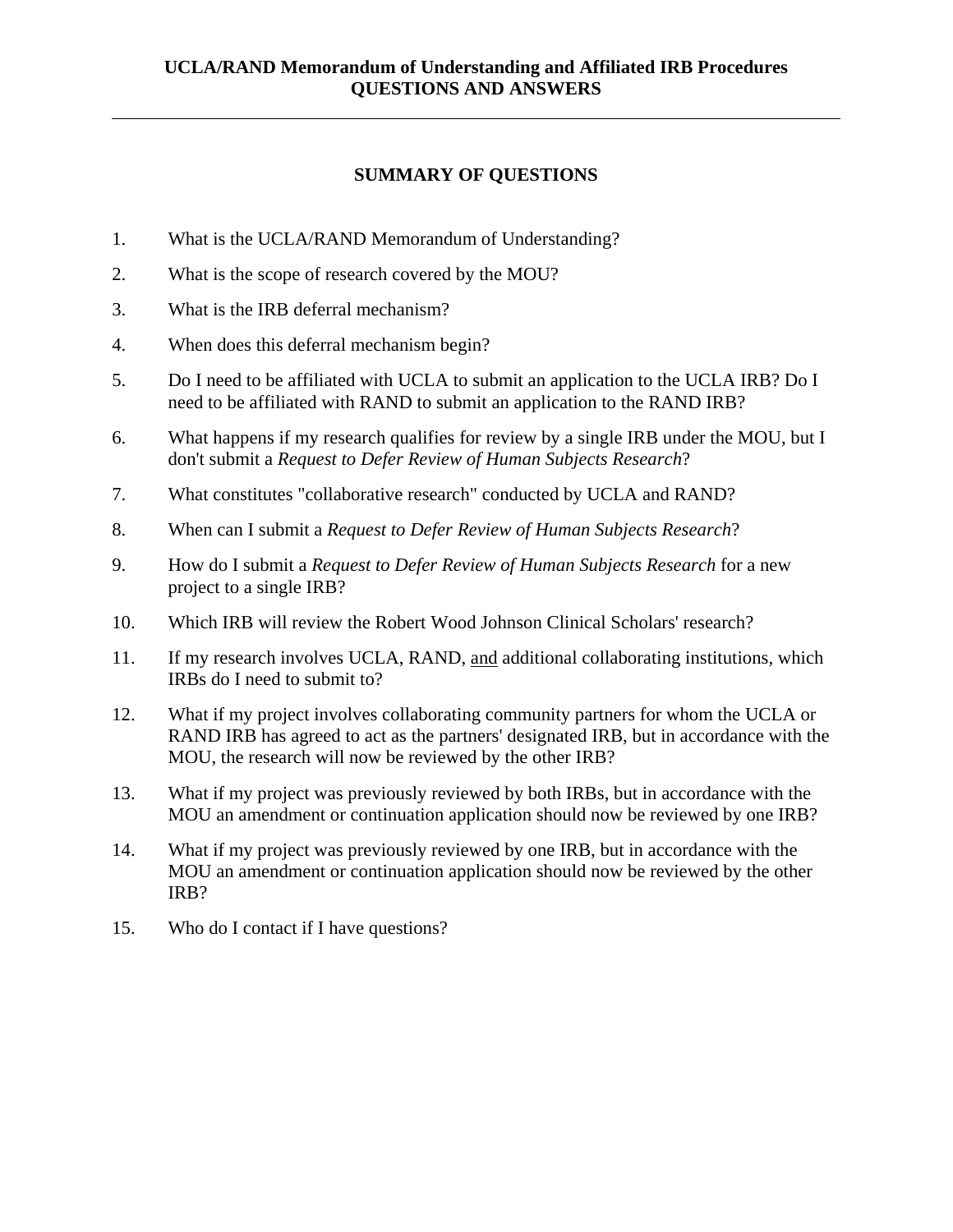# **1. What is the UCLA/RAND Memorandum of Understanding? (MOU)**

The "Memorandum of Understanding Between RAND and UCLA" (MOU), in place since September 2002, promotes collaboration in health services research conducted by UCLA and RAND. It celebrates the joint research of the institutions, supports joint recruitment and appointments, and through an amendment, facilitates human subjects research review through a deferral mechanism that allows one of the two institutions to take responsibility for IRB review on behalf of both institutions. See the MOU at: http://www.research.ucla.edu/ocga/memos/uclarand-mou-9-02.pdf, or http://intranet.rand.org/groups/hspc/MOU/ucla-rand-mou-9-02.pdf.

# **2. What is the scope of research covered by the MOU?**

UCLA and RAND programs are jointly involved in research to document and improve health care services, quality of care, health policy, community health, and health-related outcomes (including societal, environmental, and individual determinants of health), and also in other health-related research. Research within these broad fields, conducted jointly by UCLA and RAND or jointly supported by the infrastructures of these institutions, falls under the scope of the MOU.

# **3. What is the IRB deferral mechanism?**

 $\overline{a}$ 

For research that falls within the scope of the MOU, only one institution – either UCLA or RAND – will be the sole IRB.

There are three categories of studies for which UCLA will be the sole IRB:

- Research involving the collection and/or use of human tissue and specimens;
- Research that is subject to regulation by the Food and Drug Administration (FDA); and
- Research requiring UCLA Health Insurance Portability Accountability Act (HIPAA) privacy board review, e.g., research involving UCLA medical records or research that generates data to be entered into UCLA medical records.

All other research will be reviewed with RAND as the sole IRB. However, RAND has the right to defer any review back to UCLA, in which case UCLA will be the sole IRB.

The IRB that conducts the initial review will remain the IRB throughout a project's life, except in certain circumstances, such as when a project initially reviewed by RAND subsequently is revised so it meets the criteria for review by UCLA, e.g., by addition of procedures for collecting blood samples.

The Deferral Request Form is available at:

RAND: http://intranet.rand.org/groups/hspc/MOU/DeferralRequestForm.doc UCLA: http://www.oprs.ucla.edu/human/forms/checklists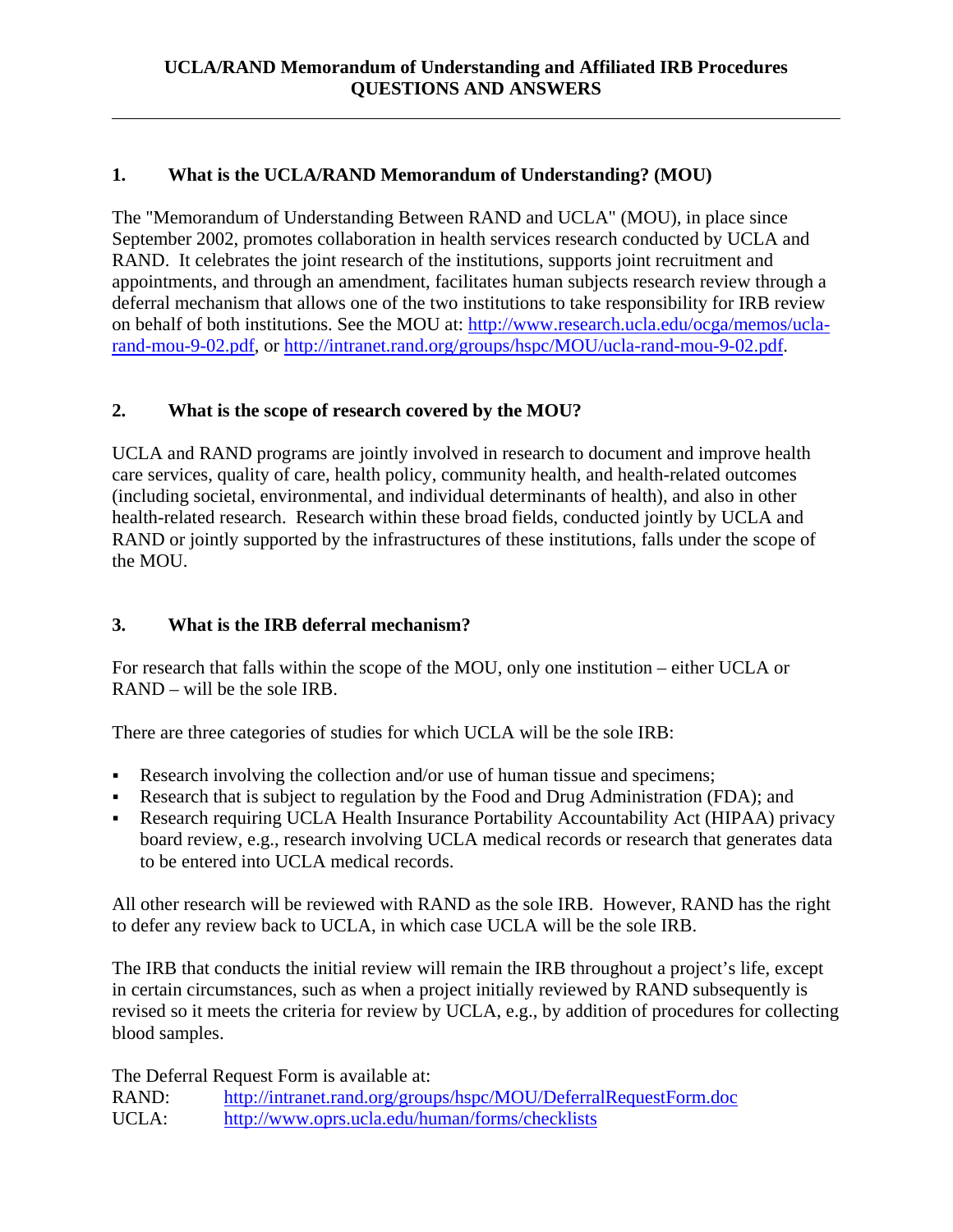## **4. When does this deferral mechanism begin?**

 $\overline{a}$ 

The deferral mechanism will begin on September 1, 2006 and be in effect until any change in mechanisms or processes are jointly agreed upon by UCLA and RAND, either through amendment or cancellation. Updates will be posted on the human subjects protection websites of each institution.

#### **5. Do I need to be affiliated with UCLA to submit an application to the UCLA IRB? Do I need to be affiliated with RAND to submit an application to the RAND IRB?**

No, but a member of the research team who is affiliated with the reviewing institution should be identified as the "Lead Investigator at the Reviewing Institution" on the *Request to Defer Review of Human Subjects Research*.

A UCLA-affiliated member of the research team should be identified as "Lead Investigator at the Reviewing Institution" on an application for UCLA IRB review or Certification of Exemption from IRB review, and a RAND-affiliated member of the research team should be identified as "PI at the Reviewing Institution" on an application for RAND IRB review or exemption from IRB review.

NOTE: The Lead Investigator must be affiliated with the Reviewing Institution and need not be the Principal Investigator for the research, nor the Principal Investigator on the grant or contract. The Principal Investigator for the research and/or the grant or contract may be affiliated with the institution that is not performing the IRB review.

### **6. What happens if my research qualifies for review by a single IRB under the MOU, but I don't submit a** *Request to Defer Review of Human Subjects Research***?**

The project will undergo review by both IRBs. It is an investigator's responsibility to identify applications that fall under the MOU, and to request deferral of review to a single IRB. Due to the large volume of research handled by the RAND and UCLA IRBs, they cannot proactively identify all research that may qualify for review by a single IRB under the MOU.

# **7. What constitutes "collaborative research" conducted by UCLA and RAND?**

"Collaborative" is not defined by or restricted to financial arrangements involving both UCLA and RAND, but instead pertains to the persons and property involved in the conduct of the research, as described in the IRB application and supporting materials. Both institutions must be "engaged" in the research. [http://www.hhs.gov/ohrp/humansubjects/assurance/engage.htm]

In the event that either UCLA or RAND receives an application that is not collaborative and does not fall under the MOU, the UCLA or RAND IRB will communicate this determination to the investigator, and the investigator will be required to submit to the IRB at the institution with which he/she is affiliated. If one of the institutions is not engaged, as defined by the regulations, the research must be reviewed at the institution that *is* engaged in the research.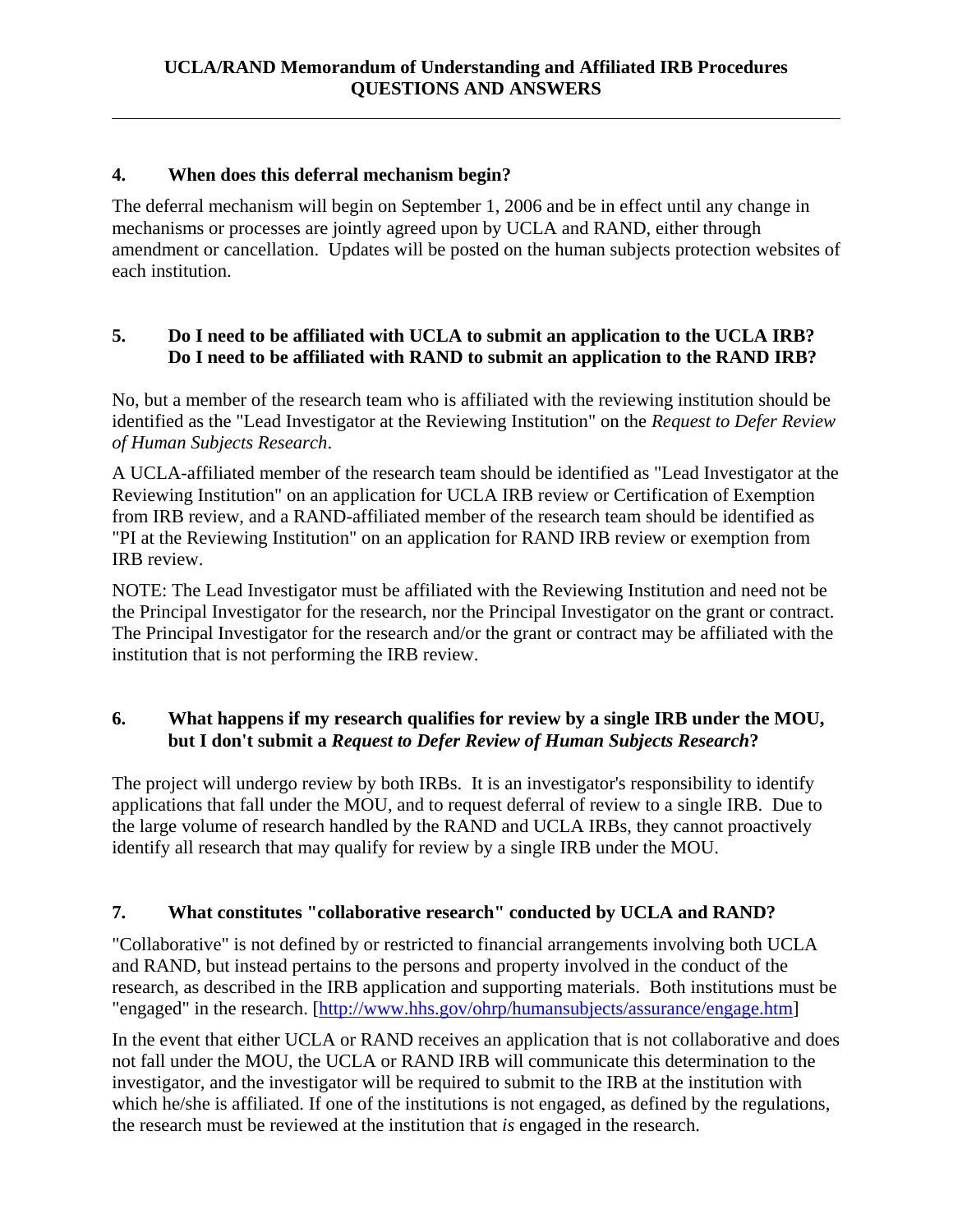### **8. When can I submit a** *Request to Defer Review of Human Subjects Research***?**

Requests to defer review of a study to a single IRB may be submitted at the time of submission of:

a new application,

 $\overline{a}$ 

- an amendment to a previously-reviewed application, or
- an annual continuing review application.

Requests to defer review of a study to a single IRB will be accepted for previously approved projects only when an amendment or annual continuing review is required. Requests to defer review of a previously certified exempt study to a single IRB will be accepted when an amendment is required.

#### **9. How do I submit a** *Request to Defer Review of Human Subjects Research* **for a new project to a single IRB?**

Please refer to the institution-specific directions below.

| For review by the UCLA IRB, please<br>provide the following materials to the UCLA<br>OPRS/IRB office:                                                                                                                                                | For review by the RAND IRB, please provide the<br>following materials to the RAND HSPC office:                                                                                                             |  |
|------------------------------------------------------------------------------------------------------------------------------------------------------------------------------------------------------------------------------------------------------|------------------------------------------------------------------------------------------------------------------------------------------------------------------------------------------------------------|--|
| 1. Completed Request to Defer Review of<br>Human Subjects Research;                                                                                                                                                                                  | 1. Completed Request to Defer Review of<br>Human Subjects Research;                                                                                                                                        |  |
| 2. Completed UCLA Form HS-1, HS-7, or<br>HS-9, and all supporting documentation,<br>including copies of all recruitment and<br>consent materials, measures/instruments,<br>etc., and a copy of grant proposal/funding<br>application, if applicable. | 2. Completed HSPC Form A (Human Subjects)<br>Research Screening) at<br>http://intranet.rand.org/groups.hspc/formA.html;<br>The RAND IRB will let you know if and what<br>additional information is needed. |  |

NOTE: The Request to Defer Review of Human Subjects Research ("Deferral Form") and accompanying application for IRB/HSPC review should be submitted solely to the reviewing institution as determined by the conditions of the MOU. The reviewing institution must be the same institution that the Lead Investigator identified on the Deferral Form is affiliated with, but need not be the institution with which the Principal Investigator of the research and/or contract or grant is affiliated.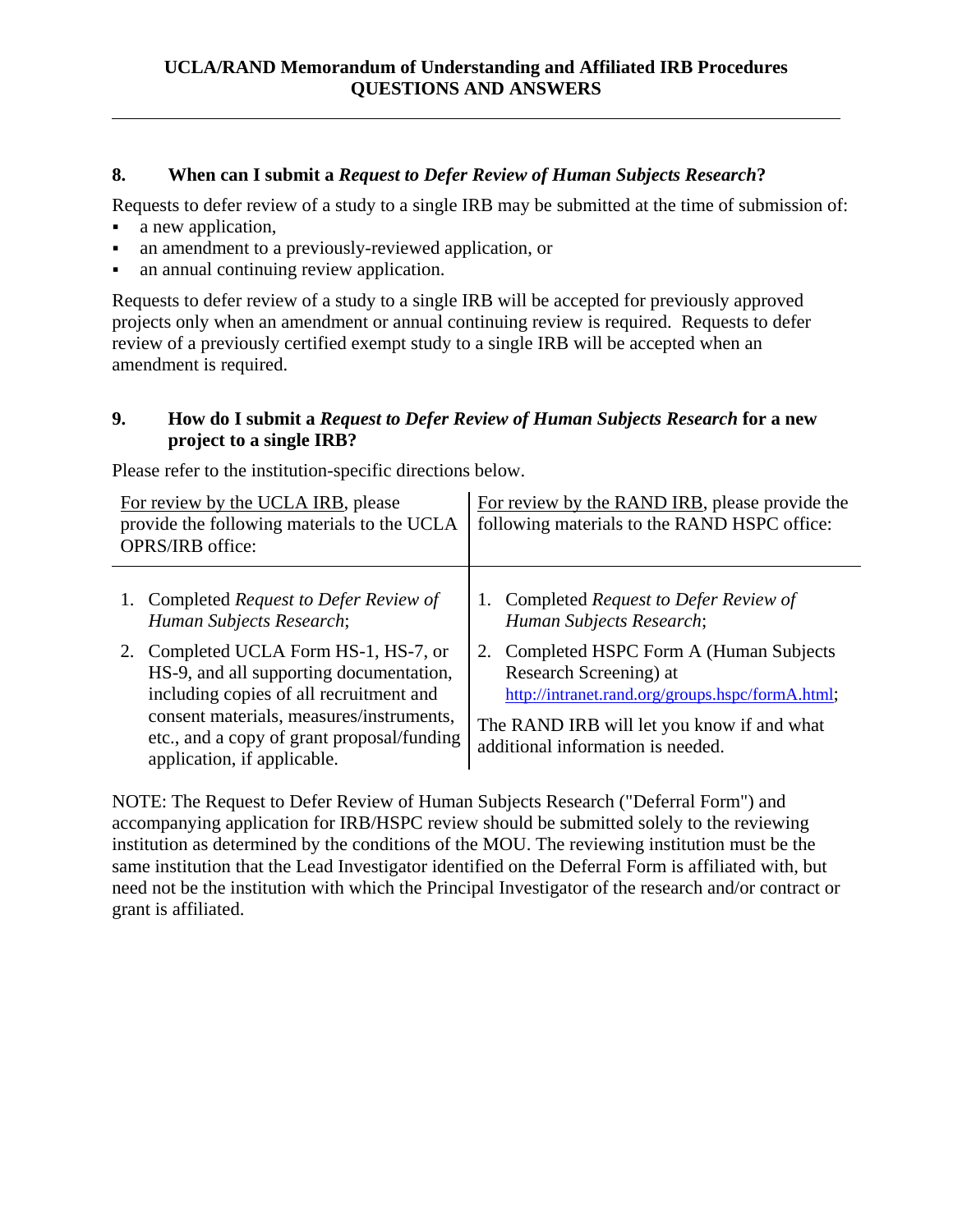### **10. Which IRB will review the Robert Wood Johnson Clinical Scholars' research?**

The Robert Wood Johnson (RWJ) Clinical Scholars program is considered a joint UCLA/RAND program. Research conducted by RWJ Clinical Scholars should be submitted to the RAND IRB, unless it:

(1) involves the collection and/or use of human tissue and specimens,

 $\overline{a}$ 

(2) is subject to regulation by the Food and Drug Administration (FDA), and/or

(3) involves UCLA medical records or generates data to be entered into UCLA medical records.

*Please contact Cristina Punzalan* (Email: punzalan@ucla.edu) *for additional guidance regarding the IRB review of research conducted by RWJ Clinical Scholars.* 

### **11. If my research involves UCLA, RAND, and additional collaborating institutions, which IRBs do I need to submit to?**

The UCLA/RAND MOU does not eliminate the requirement to obtain IRB approval from collaborating institutions outside UCLA and RAND. If your research involves additional collaborating institutions, you will be required to obtain (1) UCLA OR RAND IRB approval, as determined by the UCLA/RAND MOU, and (2) IRB approval from the additional collaborating institutions.

#### **12. What if my project involves collaborating community partners for whom the UCLA or RAND IRB has agreed to act as the partners' designated IRB, but in accordance with the MOU, the research will now be reviewed by the other IRB?**

Agreements for the UCLA IRB or the RAND IRB to act as the designated IRB for collaborating community partners who do not have their own IRB are made on a study-by-study basis.

**Continuations and amendments to previously-approved research:** If the UCLA or RAND IRB previously agreed to act as the designated IRB for a community partner for a study which will now be reviewed by the other IRB in accordance with the MOU, the community partner will need to request that the reviewing IRB act as its designated IRB at this time.

**New proposals:** New proposals involving community partners for which the UCLA or RAND IRB has previously agreed to act as their designated IRB will need to follow the same procedures they do now to formalize an agreement that the UCLA or RAND IRB act as their designated IRB.

*Please contact the UCLA or RAND IRB staff to discuss individual requests for the UCLA or RAND IRB to act as the designated IRB for a collaborating community partner.*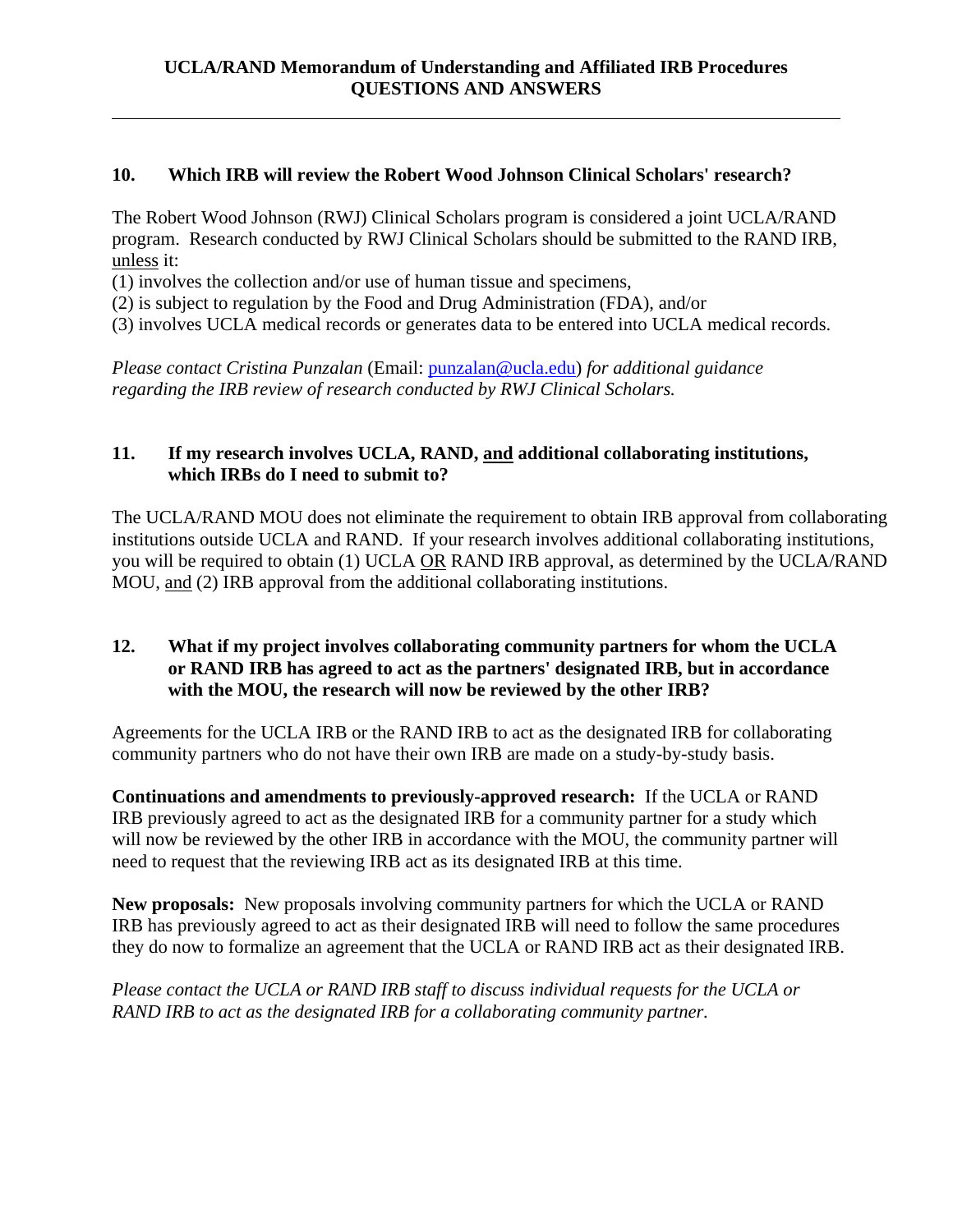#### **13. What if my project was previously reviewed by both IRBs, but in accordance with the MOU an amendment or continuation application should now be reviewed by one IRB?**

Please refer to the institution-specific directions below.

 $\overline{a}$ 

| For projects reviewed previously by both IRBs<br>but now to be reviewed only by the UCLA IRB,<br>please provide the following materials: |                                                                                                                                                                                                                  | For projects previously reviewed by both IRBs<br>but now to be reviewed only by the RAND IRB,<br>please provide the following materials: |                                                                                                                                                                                                                                                                                                    |
|------------------------------------------------------------------------------------------------------------------------------------------|------------------------------------------------------------------------------------------------------------------------------------------------------------------------------------------------------------------|------------------------------------------------------------------------------------------------------------------------------------------|----------------------------------------------------------------------------------------------------------------------------------------------------------------------------------------------------------------------------------------------------------------------------------------------------|
|                                                                                                                                          | 1. Completed Request to Defer Review of<br>Human Subjects Research;                                                                                                                                              |                                                                                                                                          | Completed Request to Defer Review of Human<br>Subjects Research;                                                                                                                                                                                                                                   |
|                                                                                                                                          | 2. Materials required for the continuation or<br>addendum application, as described in the<br>"Continuation Submission Checklist" or<br>"Addendum Checklist."<br>http://www.oprs.ucla.edu/human/forms/checklists |                                                                                                                                          | 2. For an amendment, a Request for HSPC<br>Approval of Changes to Research Affecting<br>Human Subjects, available at<br>http://intranet.rand.org/groups/hspc/change.html;<br>3. For a continuation, an HSPC Form C (Annual<br>Review), which the HSPC will email to the<br>RAND Lead Investigator. |

#### **14. What if my project was previously reviewed by one IRB, but in accordance with the MOU an amendment or continuation application should now be reviewed by the other IRB?**

Please refer to the institution-specific directions below.

| RAND IRB but now to be reviewed for the first<br>time by the UCLA IRB, please provide the<br>following:                                                                                                                                                                                                                                                             | For projects previously reviewed only by the<br>UCLA IRB but now to be reviewed for the first<br>time by the RAND IRB, please provide the<br>following:                                                                                                                                                                                 |  |
|---------------------------------------------------------------------------------------------------------------------------------------------------------------------------------------------------------------------------------------------------------------------------------------------------------------------------------------------------------------------|-----------------------------------------------------------------------------------------------------------------------------------------------------------------------------------------------------------------------------------------------------------------------------------------------------------------------------------------|--|
| Completed Request to Defer Review of<br>1.<br>Human Subjects Research;<br>2. A copy of the previous RAND IRB<br>approval or Certification of Exemption;<br>3.<br>3. A copy of the RAND IRB-approved<br>recruitment and consent materials;<br>4.<br>4. Cover letter including a progress report and<br>outlining proposed addendum changes (if<br>5.<br>applicable); | Completed Request to Defer Review of Human<br><b>Subjects Research;</b><br>2. A chronology of UCLA IRB review(s);<br>A copy of the previous UCLA approval or<br>exemption notification(s);<br>A copy of all recruitment and consent<br>materials;<br>Completed HSPC Form B, which the HSPC<br>will email to the RAND Lead Investigator; |  |